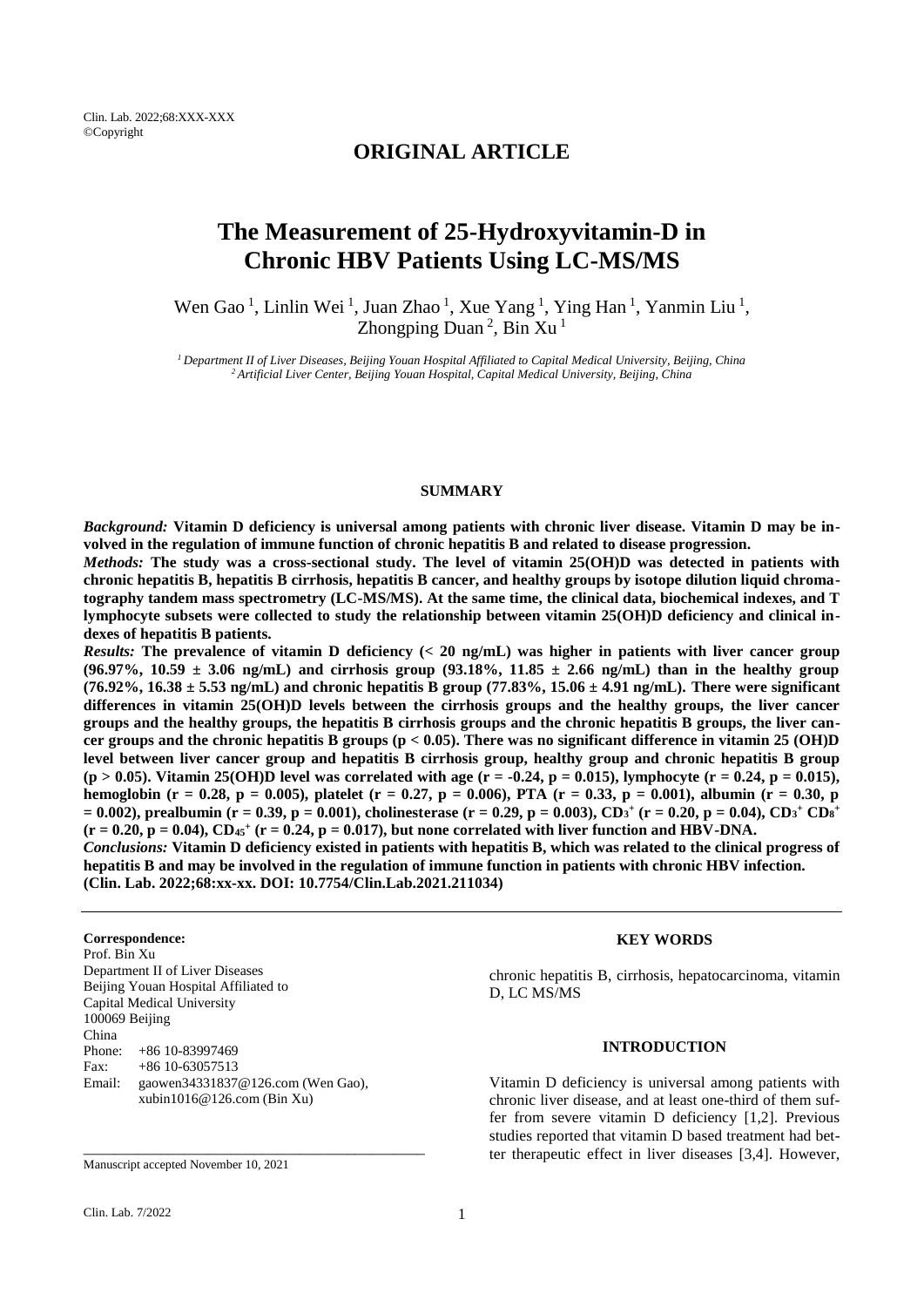studies have shown that there were no causal relationships between serum vitamin D level and viral load, liver dysfunction, and liver fibrosis in patients with chronic HBV infection [5,6].

There are many reasons for vitamin D deficiency, including reduced intake or absorption, less sunshine time, increased liver catabolism, and reduced endogenous synthesis. The clinical manifestations of vitamin D deficiency depend on the severity and duration of the deficiency. Although vitamin D mainly plays its biological role through vitamin 1,  $25(OH)_2D_3$ , the half-life of vitamin 1,  $25(OH)<sub>2</sub>D<sub>3</sub>$  is short, which is not suitable to be used as an index to reflect the body's vitamin D level. The content of vitamin  $25(OH)D_3$  in blood is relatively high, and the half-life is 12 - 20 days. Detecting the concentration of serum vitamin  $25(OH)D_3$  is the most reliable way to evaluate the state of vitamin D in peripheral blood [7-9].

At present, there are many methods for detecting serum vitamin  $25(OH)D_3$ , but all the methods have limitations and shortcomings. Enzyme linked immunosorbent assay (ELISA) has the advantages of simple equipment and operation, no pollution, but poor sensitivity and specificity [10]. Radioimmunoassay (RIA) has high sensitivity, strong specificity, good precision and low requirements for instruments and equipment. It is the main means for the determination of ultra trace substances in grass-roots units, but there is a potential risk of radiation pollution. Chemiluminescence immunoassay (CLIA) has the advantages of simple and rapid operation, no isotope pollution, and easy automation, but its detection efficiency is lower than that of liquid chromatography tandem mass spectrometry [11]. Liquid chromatography tandem mass spectrometry (LC-MS/MS) has high sensitivity and specificity. The uncertainty of serum vitamin  $25(OH)D_3$  is relatively small, but the operation procedure is complex and requires more expensive special instruments [12].

The normal range and intake standard of vitamin D levels have been controversial [13]. The consensus on clinical application of vitamin D and its analogues in 2019 [14] pointed out that serum vitamin  $25(OH)D < 20 \mu g/L$ (50 nmol/L) is vitamin D deficiency, 20 - 30 µg/L (50 - 75 nmol/L) is vitamin D deficiency, > 30 µg/L (75 nmol/L) is vitamin D sufficient, < 10 µg/L (25 nmol/L) is a serious deficiency. The optimal vitamin 25(OH)D level is uncertain in patients with chronic liver disease.

Vitamin D may be involved in the regulation of immune function of chronic hepatitis B and related to disease progression, but there are few relevant studies. In this study, isotope diluted liquid chromatography tandem mass spectrometry (LC-MS/MS) was used to explore the relationship between vitamin D deficiency and clinical indexes of patients with HBV infection, and further explore the value of vitamin 25(OH)D in the treatment of patients with chronic HBV infection.

#### **MATERIALS AND METHODS**

#### **Study population**

Overall, 91 HBV-related patients were enrolled in this study. Blood samples were obtained from 14 CHB patients, 44 HBV-cirrhosis patients, 33 HBV-cancer patients and 13 age- and gender-matched healthy donors as the healthy group from May 2020 to December 2020. The diagnosis of CHB infection was based on the recommendations of the American Association for the Study of Liver Diseases [15]. The diagnosis of cirrhosis was based on the medical history, physical examination, biochemical findings, and imaging techniques (ultrasound and/or computed tomography). The diagnosis of liver cancer was based on the standard for diagnosis and treatment of primary liver cancer [16]. The included controls were all negative for hepatitis B surface antigen/antibody, hepatitis B e antigen/e antibody, and hepatitis B core antibody, and had normal alanine aminotransferase (ALT) and aspartate aminotransferase (AST) levels. The exclusion criteria were: (1) Hepatitis C infection, (2) Alcoholic liver injury, (3) Drug induced liver injury, (4) HIV infection, (5) Parathyroid diseases, (6) Immune related diseases, (7) Pregnant and lactating women, (8) Unable to cooperate with treatment monitoring, incomplete clinical data, and refusing to sign informed consent, (9) Patients with other liver diseases and using vitamin D, hormones or immunosuppressants. This study was approved by the Ethical Committee at Youan Hospital in the Capital Medical University (No. of Ethics Committee: JYKLY2021-315), and all the patients provided written informed consent.

## **Reagents and instruments**

 $25(OH)D<sub>3</sub>$  reference standard was purchased from Sigma-Aldrich (St. Louis, MO, USA).  $25$ -OH VD<sub>3</sub> (D6) stable isotope standard was purchased from Cambridge Isotope Laboratories. Formic acid (FA), acetonitrile, methanol, n-hexane (LC-MS grade), anhydrous ethanol (HPLC grade), and ZnSO4•7H2O were purchased from Fisher (USA). Waters Acquity UPLC™ with a triple quadrupole mass detector (Xevo TQ-S) system in positive electrospray ionization (ESI) mode (USA).

#### **Sample preparation**

First, 160 µL of sample or serum sample was placed in a 5 mL centrifuge tube, and 160 µL internal standard  $(25OH-VD<sub>3</sub>-D<sub>6</sub> 50 ng/mL$  dissolved in methanol) was added to the centrifuge tube, which was vortexed for 10 seconds. Then, 0.2 mmol/L aqueous zinc sulfate solution was added, followed by 240 µL of methanol and vortexed for 30 seconds, then 800 µL of n-hexane was added, vortexed, and extracted for 10 minutes. The sample was centrifuged at 13,200 r/minute for 10 minutes, 40 µL supernatant was transferred to a 5 mL centrifuge tube, which was dried with nitrogen at room temperature and then redissolved with 120 µL solution (methanol:water 7:3), centrifuged at 13,200 r/minute for 5 min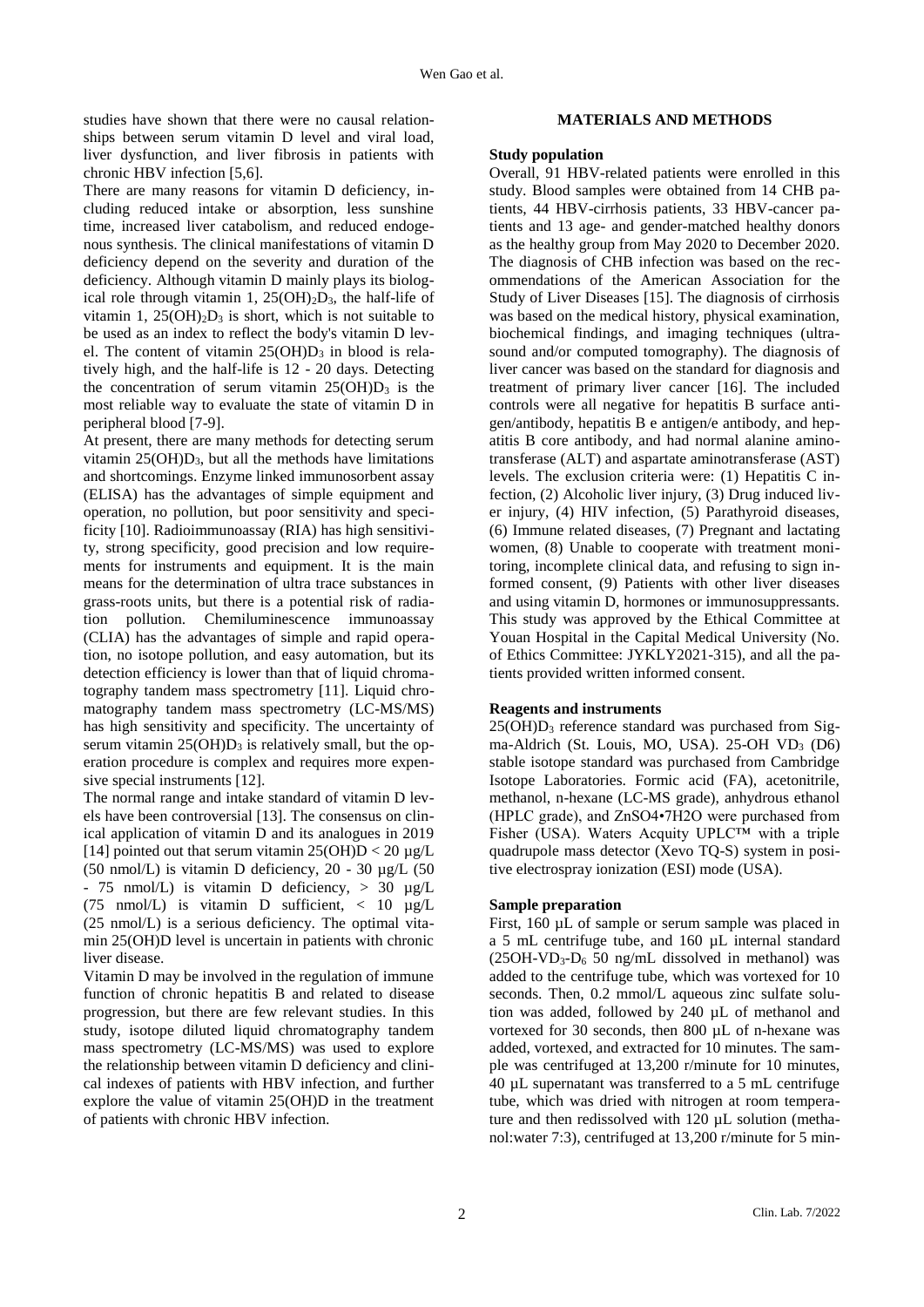utes. The supernatant was transferred into 250 µL LC Vial Inserts for testing.

## **Biochemical parameters**

For every patient, blood specimens were collected at 6 am on the second morning of admission. Then, serum was separated by centrifugation at 3,000 g for 10 minutes to determine the blood chemistry profile. Biochemistry parameters including liver function test and renal function test were measured in a clinical laboratory using a Roche Cobas c701 automated biochemistry analyzer (Roche Diagnostics, Indianapolis, IN, USA). Whole blood cell parameters such as white blood cells (WBCs), hemoglobin (HB), lymphocytes (LyMs), and platelets (PLTs) were measured with a Symex XN-2000 (Sysmex, Kobe, Japan) automated blood cell analyzer at the Capital Medicine University Youan Hospital, Beijing, China.

25(OH)D measurement by LC–MS/MS was performed on a Waters Acquity UPLC™ with a triple quadrupole mass detector (Xevo TQ-S) system with positive electrospray ionization (ESI).

#### **LC-MS/MS conditions**

Chromatography was performed with a Waters UPLC system. The Waters column HSS  $T_3$  was 2.1 mm x 150 mm C<sup>18</sup> reversed phrase column balanced in buffer A (H2O, 0.1% formic acid). The serum was loaded onto the Waters column HSS  $T_3$ , then buffer B (acetonitrile) was separated at a flow rate of 0.3 mL/minute. Initially, the mobile phase composition was 20% A and 80% B and was maintained for 2.0 minutes. Then, mobile phase B was increased to 100% from 2.5 minutes to 4 minutes. The gradient was maintained at 20% A and 80% B until 6.0 minutes (Table 1). The temperature of the autosampler was set at 45°C, and the injection volume was 5 µL.

A Waters Acquity UPLC™ with a triple quadrupole mass detector (Xevo TQ-S) system in positive electrospray ionization (ESI) mode was used for MS analysis. The dwell time was 52 ms for multiple reaction monitoring (MRM) mode. The transitions and conditions for the Waters Acquity Xevo TQ-S were listed in Table 2. The optimized instrumental settings were capillary voltage (3.0 kV), desolvation temperature (500°C), source temperature (150°C), desolvation gas flow (1,000 L/hr), cone gas flow (10 L/hr), nebulizer (7 bar), and collision gas flow (0.14 mL/minute).

## **Data analysis and statistical methods**

Demographic and anthropometric statistics were expressed as the mean  $\pm$  SD when appropriate. Non-normal distribution data were represented by median and quartile  $[M(P_{25}-P_{75})]$ . Groups were formed on the basis of patient groups and season. Demographic data were analyzed using descriptive statistical tests performed with SPSS software package, version 23.0, GraphPad Prism 5, and Microsoft Excel 2007 (Microsoft, Redmond, WA, USA). The correlations were analyzed between two groups using the Spearman's r test. The difference comparisons between 2 groups were performed with the unpaired *t*-test. A value of  $p < 0.05$  was considered statistically significant.

#### **RESULTS**

### **Demographic and anthropometric data**

A total of 104 subjects were included, including 80 males and 24 females, with a median age of 53 years (Table 3).

#### **Quantitative standard curve of 25-OH VD<sup>3</sup>**

According to the concentration of each standard point and the response value of each concentration point in the mass spectrum after computer detection, the standard curve was fitted after isotope internal standard correction to obtain the quantitative standard curve of 25-OH VD3 (Figure 1),  $y = 0.0196957x - 0.0106847$ ,  $R^2 = 0.999505$  (Figure 1).

## **Comparison of vitamin D levels in patients with liver disease in different seasons**

There was no significant difference in serum vitamin 25(OH)D levels among the four groups in different seasons ( $p > 0.05$ ). See Table 4.

## **Comparison of vitamin D levels in different hepatitis B patients**

The prevalence of vitamin D deficiency  $\langle \langle 20 \rangle$  ng/mL) was higher in the patients with liver cancer group (96.97%) and cirrhosis group (93.18%) than in the control group (76.92%) and chronic hepatitis B group (77.83%) (See Table 4). Comparison of vitamin 25(OH)D levels in different hepatitis B patients: (1) There was significant difference in vitamin 25(OH)D level between hepatitis B cirrhosis group and healthy group ( $p < 0.05$ ). (2) There was significant difference in vitamin 25(OH)D level between liver cancer group and healthy group ( $p < 0.05$ ). (3) There was significant difference in vitamin 25(OH)D level between chronic hepatitis B group and hepatitis B cirrhosis group and it was statistically significant ( $p < 0.05$ ). (4) There was significant difference in vitamin 25(OH)D level between liver cancer group and chronic hepatitis B group ( $p < 0.05$ ). (5) There was no significant difference in vitamin 25(OH)D level between healthy group and chronic hepatitis B group ( $p > 0.05$ ). (6) There was no significant difference in vitamin 25(OH)D level between HBV cirrhosis group and HCC group ( $p > 0.05$ ). See Figure 2.

## **Correlation analysis between vitamin D level and laboratory parameters**

Vitamin 25(OH)D levels were correlated with age, lymphocytes, hemoglobin, platelets, PTA, albumin, prealbumin, cholinesterase,  $CD_3^+$ ,  $CD_3^+$ ,  $CD_8^+$ , as well as CD<sup>45</sup> + . (1) Vitamin 25(OH)D level was negatively correlated with age  $(r = -0.24, p = 0.015)$ . (2) Vitamin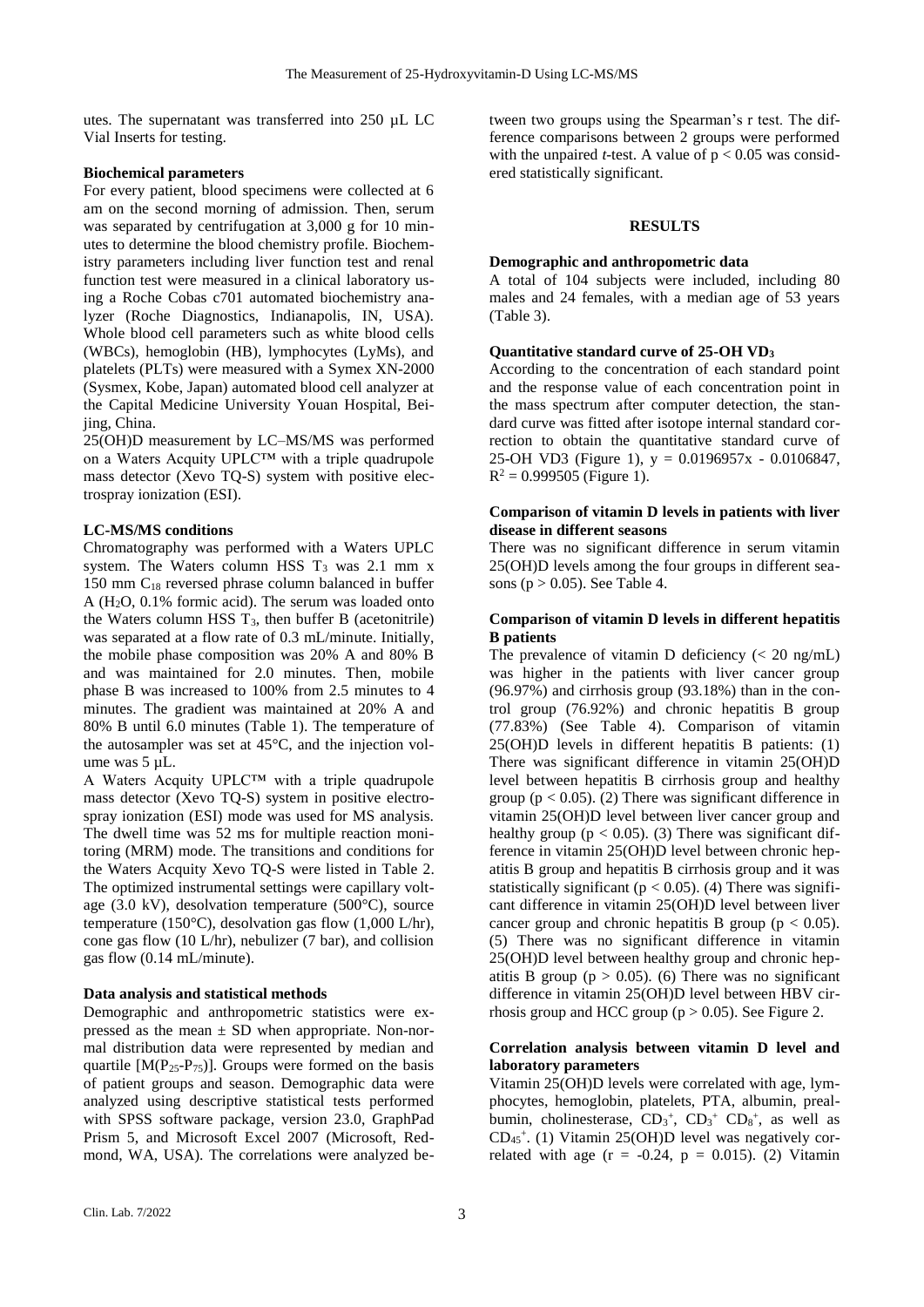## Wen Gao et al.

# **Table 1. Gradient elution procedure.**

| Time (minutes) | $A(v\%)$ | $B(v\%)$ |
|----------------|----------|----------|
|                | 20       | 80       |
|                |          | 90       |
| 2.5            |          | 100      |
|                |          | 100      |
|                | 20       | 80       |
|                | 20       | 80       |

## **Table 2. Conditions of Triple Quadrupole MS.**

|  | <b>Compound</b> | <b>Average mass</b> | <b>MRM</b> parameters |                    |               |        |                  |         |
|--|-----------------|---------------------|-----------------------|--------------------|---------------|--------|------------------|---------|
|  |                 |                     | <b>Parent Ion</b>     | <b>Product Ion</b> | <b>DP IVI</b> | CE IVI | EP <sub>IV</sub> | CXP [V] |
|  | 250H-VD3        | 383.5               | 383.5                 | 257.5              | 90            | 25     | 10               |         |
|  | 250H-VD3-D6     | 389.6               | 389.6                 | 263.5              | 90            |        | 10               |         |

## **Table 3. Comparison of data of subjects in different patient groups.**

| <b>Items</b>       | <b>Groups</b>         |                     |                      |                      |  |  |
|--------------------|-----------------------|---------------------|----------------------|----------------------|--|--|
|                    | <b>Control</b> group  | <b>CHB</b>          | <b>Cirrhosis</b>     | <b>HCC</b>           |  |  |
| Case               | 13                    | 14                  | 44                   | 33                   |  |  |
| Age                | $37.4 \pm 11$         | $42.8 \pm 13.6$     | $54.1 \pm 11.1$      | $58.1 \pm 9.5$       |  |  |
| Gender             | 8:5                   | 11:3                | 33:11                | 28:5                 |  |  |
| <b>WBC</b>         | $5.41 \pm 11.66$      | $5.09 \pm 1.45$     | $4.6 \pm 2.86$       | $5.06 \pm 2.43$      |  |  |
| <b>LYMPH</b>       | $1.59 \pm 0.45$       | $1.62 \pm 0.46$     | $1.22 \pm 0.86$      | $0.97 \pm 0.55$      |  |  |
| H <sub>b</sub>     | $132.46 \pm 24.13$    | $132 \pm 24.48$     | $109.5 \pm 26.6$     | $119 \pm 26.9$       |  |  |
| <b>PLT</b>         | $228.77 \pm 82.5$     | $192.5 \pm 67.9$    | 83 (51, 158)         | 85 (65, 124)         |  |  |
| NH <sub>3</sub>    | $29.79 \pm 6.01$      | $56 \pm 26.8$       | 70(54, 85.5)         | 57(38, 73)           |  |  |
| <b>PTA</b>         | $98.07 \pm 6.81$      | $82.6 \pm 22.76$    | $67.6 \pm 19$        | $71.6 \pm 18.6$      |  |  |
| <b>ALT</b>         | $20.7 \pm 8.28$       | 113.2 (32.7, 342)   | 26(16, 42)           | 30(24, 37.8)         |  |  |
| <b>AST</b>         | $20.28 \pm 5.77$      | 117 (36.7, 413)     | 33 (24, 52.9)        | 36.5 (27.5, 45.4)    |  |  |
| <b>TbiL</b>        | $9.7 \pm 3.59$        | 30 (16.25, 115.3)   | 25.7(14.2, 34.8)     | 29.5(20.1, 57.6)     |  |  |
| <b>DBiL</b>        | $2.4 \pm 1.28$        | 16.3 (11.1, 81.7)   | 10(6.15, 17.8)       | 11.5(10.4, 31.4)     |  |  |
| <b>ALB</b>         | $41.95 \pm 6.68$      | 36.9 (36.4, 40.2)   | $29.8 \pm 6.08$      | $32.5 \pm 6.8$       |  |  |
| <b>GGT</b>         | $19.1 \pm 6.13$       | 57.8 (36.7, 171)    | 43.1(20.2, 99.1)     | 50.7(20, 149)        |  |  |
| <b>ALP</b>         | $66.61 \pm 16.62$     | $129.7 \pm 46.6$    | 105(75, 148)         | 109 (84, 170)        |  |  |
| <b>PALB</b>        | $247.1 \pm 20.6$      | $149.5 \pm 94.5$    | 86 (61, 125.7)       | 112.2(53.4, 165)     |  |  |
| ChE                | $6,674.9 \pm 1,425.5$ | $5,897.8 \pm 1,550$ | 3,183 (2,310; 3,966) | 3,870 (1,854; 6,002) |  |  |
| $TG$ (mmol/L)      | $1.76 \pm 1.41$       | $1.64 \pm 0.71$     | $1.13 \pm 0.56$      | $1.36 \pm 0.73$      |  |  |
| CHOL (mmol/L)      | 4.08(3.9, 4.2)        | $3.97 \pm 1.02$     | $3.45 \pm 1.09$      | $3.58 \pm 1.21$      |  |  |
| $HDL$ (mmol/L)     | $1.17 \pm 0.29$       | $0.89 \pm 0.43$     | $0.93 \pm 0.38$      | $0.82 \pm 0.36$      |  |  |
| $LDL$ (mmol/ $L$ ) | 2.02(1.84, 2.62)      | $2.14 \pm 0.72$     | $1.8 \pm 0.89$       | $2.14 \pm 1.21$      |  |  |
| APOA1(g/L)         | $1.46 \pm 0.09$       | $1.04 \pm 0.40$     | $1.04 \pm 0.32$      | 1.2(0.66, 1.33)      |  |  |
| APOB1(g/L)         | $0.74 \pm 0.14$       | $0.86 \pm 0.19$     | 0.6(0.5, 0.88)       | 0.67(0.51, 0.78)     |  |  |
| A/B                | $0.48 \pm 0.23$       | $1.3 \pm 0.6$       | $11.8 \pm 2.66$      | $1.63 \pm 0.50$      |  |  |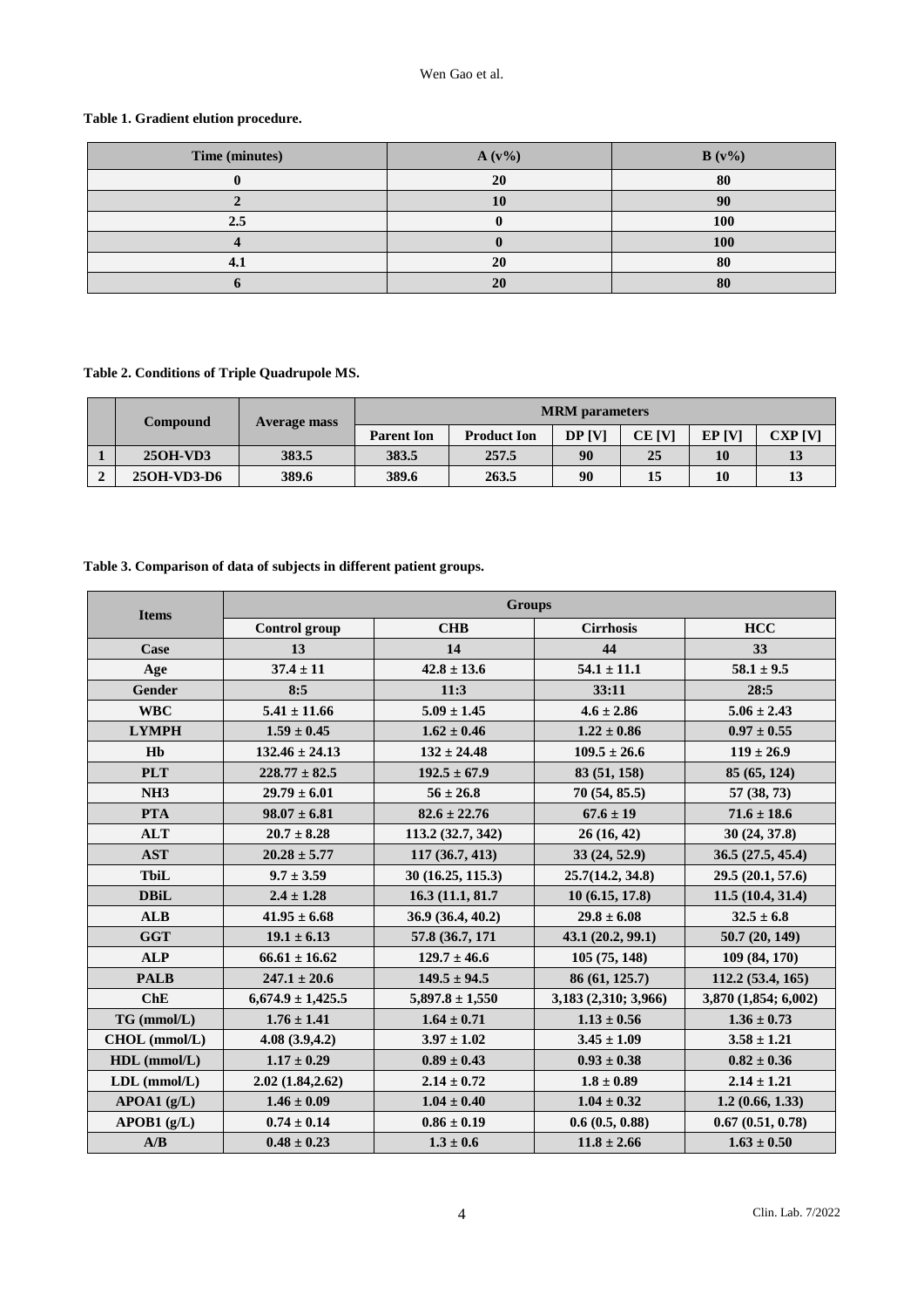#### The Measurement of 25-Hydroxyvitamin-D Using LC-MS/MS

| <b>Groups</b>    | Vitamin $25(OH)D$ levels $(ng/mL)$ |                      | p-value | Difference 95% CI  |                    |
|------------------|------------------------------------|----------------------|---------|--------------------|--------------------|
|                  | <b>Spring-summer</b>               | <b>Autumn-winter</b> |         | <b>Lower</b> limit | <b>Upper limit</b> |
| <b>Healthy</b>   | $19.65 \pm 4.54$                   | $14.94 \pm 6.98$     | 0.86    | $-3.767$           | 13.186             |
| <b>CHB</b>       | $17.22 \pm 7.41$                   | $18.34 \pm 14.30$    | 0.26    | $-14.628$          | 14.725             |
| <b>Cirrohsis</b> | $9.10 \pm 4.02$                    | $10.23 \pm 6.70$     | 0.25    | $-5.463$           | 3.202              |
| Liver cancer     | $10.43 \pm 3.82$                   | $10.19 \pm 7.36$     | 0.42    | $-4.291$           | 4.761              |

**Table 4. Vitamin 2 (OH)D levels in patients with liver disease in different seasons.**

### **Table 5. Vitamin 25(OH)D levels in different groups.**

| Groups           | Vitamin $25(OH)D$ level (ng/mL) |                |                              |  |
|------------------|---------------------------------|----------------|------------------------------|--|
|                  | $Mean \pm SD$                   | Rang           | Vitamin D deficiency $(\% )$ |  |
| <b>Healthy</b>   | $16.38 \pm 5.53$                | $8.69 - 32.12$ | 76.92                        |  |
| <b>CHB</b>       | $15.06 \pm 4.91$                | $6.77 - 22.32$ | 77.43                        |  |
| <b>Cirrhosis</b> | $11.85 \pm 2.66$                | $8.06 - 17.57$ | 93.18                        |  |
| <b>HCC</b>       | $10.59 \pm 3.06$                | $5.56 - 15.16$ | 96.97                        |  |



## **Figure 1.**

25(OH)D levels were positively correlated with lymphocytes ( $r = 0.24$ ,  $p = 0.015$ ), hemoglobin ( $r = 0.28$ , p  $= 0.005$ ), platelets (r = 0.27, p = 0.006), PTA (r = 0.33,  $p = 0.001$ ), albumin (r = 0.30, p = 0.002), prealbumin  $(r = 0.39, p = 0.001)$ , cholinesterase  $(r = 0.29, p$ 

 $= 0.003$ ),  $CD_3^+$  (r = 0.20, p = 0.04),  $CD_3^+CD_8^+$  (r = 0.20,  $p = 0.04$ ),  $CD_{45}$ <sup>+</sup> (r = 0.24, p = 0.017). (3) There was no correlation between vitamin 25(OH)D level and liver function and HBV-DNA ( $p > 0.05$ ).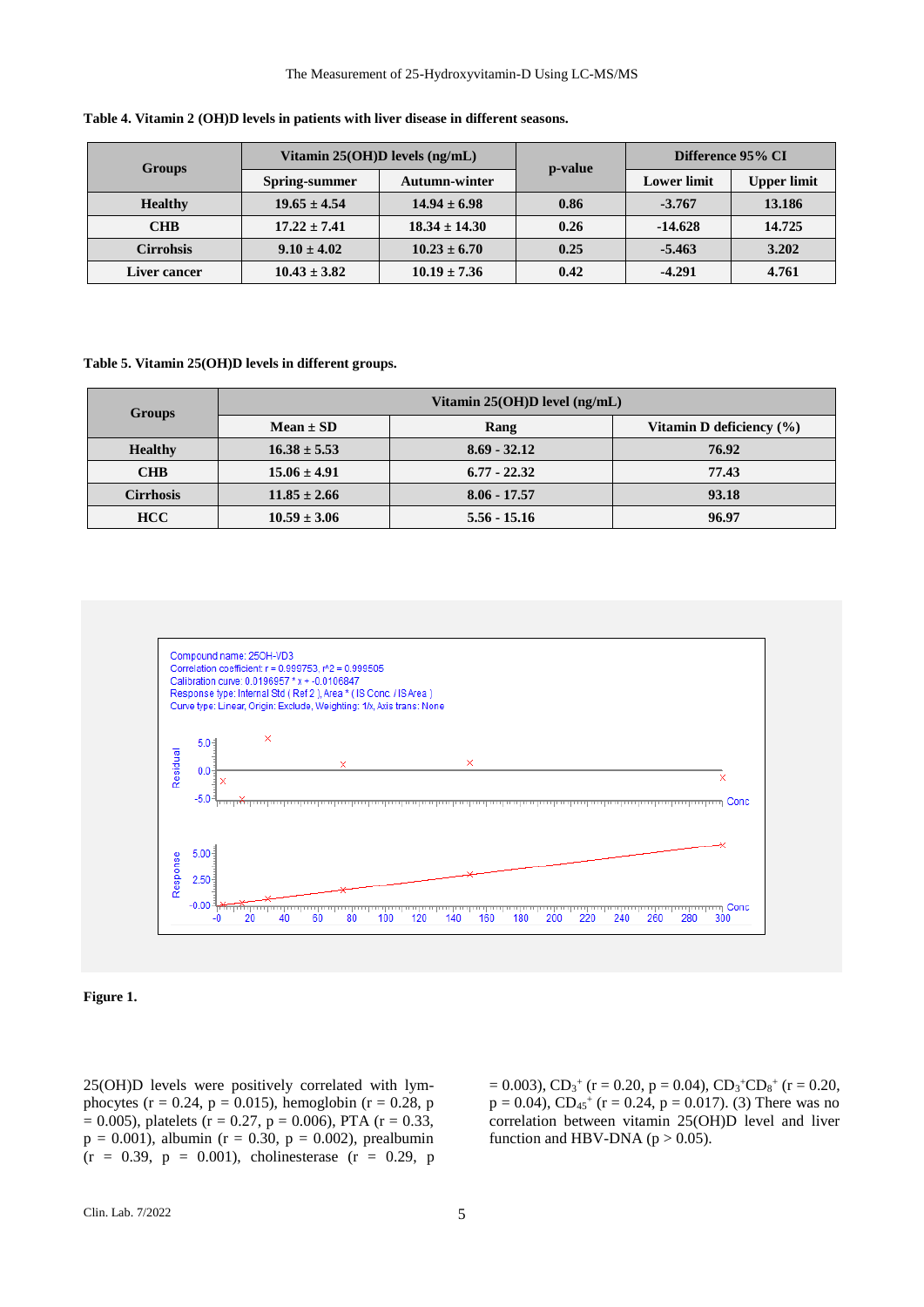Wen Gao et al.



**Figure 2. Comparison of vitamin D levels in patients with hepatitis B ( p < 0.05).**

## **DISCUSSION**

Vitamin D has a potential adjuvant therapy for the treatment of primary liver cancer and viral hepatitis [17]. Vitamin D supplementation could effectively improve the levels of platelets and albumin in circulating blood of patients with liver cirrhosis, improve liver function, and maintain the dynamic balance of bone salt metabolism [18], delay the progression of liver cirrhosis, and reduce complications. In addition, vitamin D deficiency was also associated with advanced hepatocellular carcinoma and poor prognosis [19].

Wong [20] conducted a long-term prospective cohort study on the adverse effect of vitamin D deficiency on the clinical outcome of patients with chronic hepatitis B and found that vitamin D deficiency was very common (82%) in patients with chronic hepatitis B. In this study, vitamin D deficiency was 77.43% in CHB patients. Hepatitis B cirrhosis patients generally had vitamin D deficiency with 86% incidence rate [21], and 30% of patients with serum vitamin D level  $\langle 7 \text{ ng/mL} [22]$ . The degree of vitamin D deficiency was related to the severity of liver function damage [23].

This study found that there was no significant difference in vitamin 25(OH)D level between chronic hepatitis B patients and healthy groups, while vitamin 25(OH)D levels in patients with hepatitis B cirrhosis and hepatitis B liver cancer were significantly different from those in healthy groups and chronic hepatitis B group, and their vitamin 25(OH)D levels were significantly lower than those in healthy groups and chronic hepatitis B groups. It was suggested that the vitamin 25(OH)D level of chronic HBV infection related diseases decrease with the progress of the disease course, the decrease of vitamin 25(OH)D level could reflect the severity of liver diseases, which was consistent with previous study [24]. This study also found that the prevalence rates of vitamin 25(OH)D in healthy group, chronic hepatitis B, hepatitis B cirrhosis, and liver cancer at the same latitude were higher than those in the same season. This study also found that the level of vitamin 25(OH)D was related to lymphocytes, hemoglobin, platelets, PTA, albumin, prealbumin, cholinesterase, T lymphocyte subsets  $(CD_3^+$ ,  $CD_3^+CD_8^+$ ,  $CD_{45}^+$ ), and vitamin D was related to liver synthetic function, immune state or immune abnormalities. This study also found that serum 25(OH)D had no significant correlation with liver function and HBV-DNA level.

This study was a current study, which could not eliminate some confounding factors, such as abnormal liver function, so it could not get a clear causal relationship. There was mutual cause and effect between vitamin D deficiency and chronic liver disease. On the one hand, the hydroxylation of vitamin D precursor in the liver is an important intermediate link in the process of vitamin D metabolism. In case of liver dysfunction, the activity of 25 hydroxylase decreases, the synthesis of  $25(OH)D<sub>3</sub>$ would decrease in the liver, and the absorption of vitamin D also decrease, resulting in the decline of vitamin D level in the body. On the other hand, with the decrease of vitamin 25(OH)D level in patients with chronic liver disease, the normal physiological role of vitamin D in the liver was affected, which aggravated the damage of liver function and further caused the decrease of